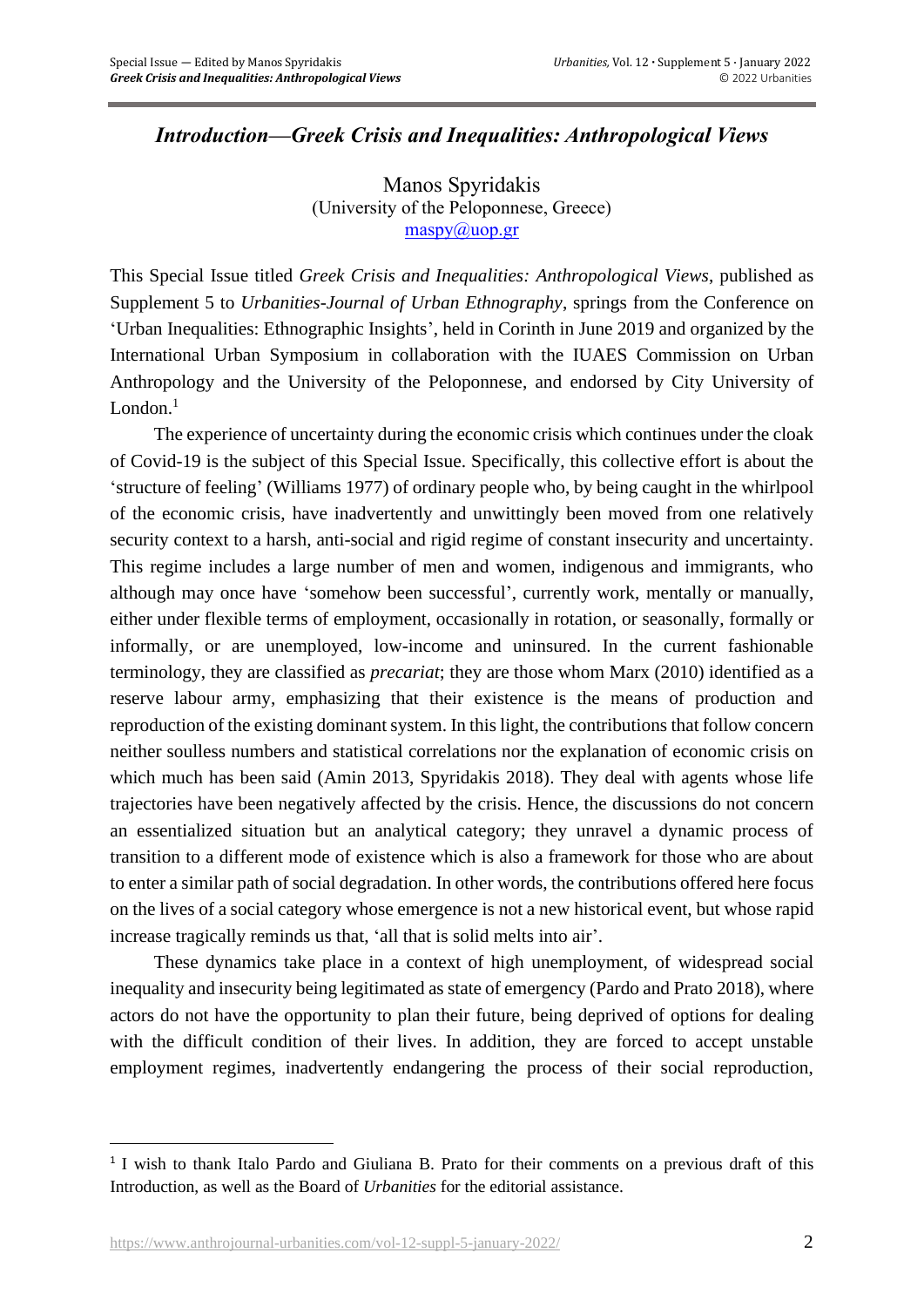forcing them to enter social programmes aimed more at appeasing their dissatisfaction than at overcoming the crisis trap.

Specific emphasis is given, here, to the way in which agents who have entered the insecurity context, perceive their position, their subjectivity and their orientation in it. In other words, at the epicentre of these articles lies an interest about the way in which reality is made conscious and understood by the actors, who in turn actively react upon it (Bruner 1986). This is of utmost significance since, as Willis and Trondman put it (2000: 7), the emphasis on lived experience provides the opportunity critically to transcend super-structural and super-theorized approaches to the human condition leading to a reflective understanding of social knowledge through the voice of actors as they experience the conditions of their existence.

In this sense, the contributions that follow focus on the facts of a perpetual condition of liminality in a post-Keynesian, post-industrial context where people have been forced to leave in symbolic and real terms their former roles and positions, following a process of destabilization characterized by feelings of ambiguity and confusion. Vulnerability is a central component of this path. As has been argued elsewhere (Spyridakis 2013), those embedded in the context of a neoliberal fundamentalism that facilitates a negative social inclusion, deregulated labour relations and easy redundancies, are gradually becoming vulnerable social beings entering fragile social relationships (Castel 2000) that threaten not only their material survival but also their identity and entire lives. Trapped into a situation determined by distant economic power structures and pedagogical political technologies supporting the lesser social protection in favour of a new 'invisible hand', precarious people seem powerless to defend themselves and are led into a 'grey area' in terms of identity and material life. This reversal of the 'unintended' effects of Adam Smith's 'invisible hand' brings to mind Pardo and Prato's point (2021: 9) that, according to Smith, people's economic choices — based on the realisation that cooperation with others is in their self-interest — can constitute '*an invisible hand*' that promote the public good as an 'unintended' consequence of those choices. However, in their Introduction to the book that originated in the aforementioned Corinth conference, Pardo and Prato also point out another aspect of Smith's theory which seems particularly relevant in today's world; specifically, the danger that 'large bureaucratic forms of government […] would generate further poverty' (2021:10). In such a context, they note, 'politicians, bureaucrats, regulators, those who exercise legal force have their defined goals which they pursue through legal coercion; […] In so doing the government affects the "invisible hand", not the other way around […] Contemporary neoliberalism and the attendant market deregulation do indeed need a supporting political apparatus that attempts to impose trendy, or "smart" templates to empirically different situations.' (Pardo and Prato 2021: 11).

Neoliberal ideas have become the mainstream policy model across the E.U. The economy is increasingly cut off from social needs and citizenship and is gradually being integrated into a myopic, cost-benefit set-up where the main philosophy of 'corrective' interventions is guided by a theological belief that unhindered markets distribute goods, services and happiness more efficiently (Kwak 2017). Pardo and Prato (2021: 6-7) suggest that in 'a global scenario vastly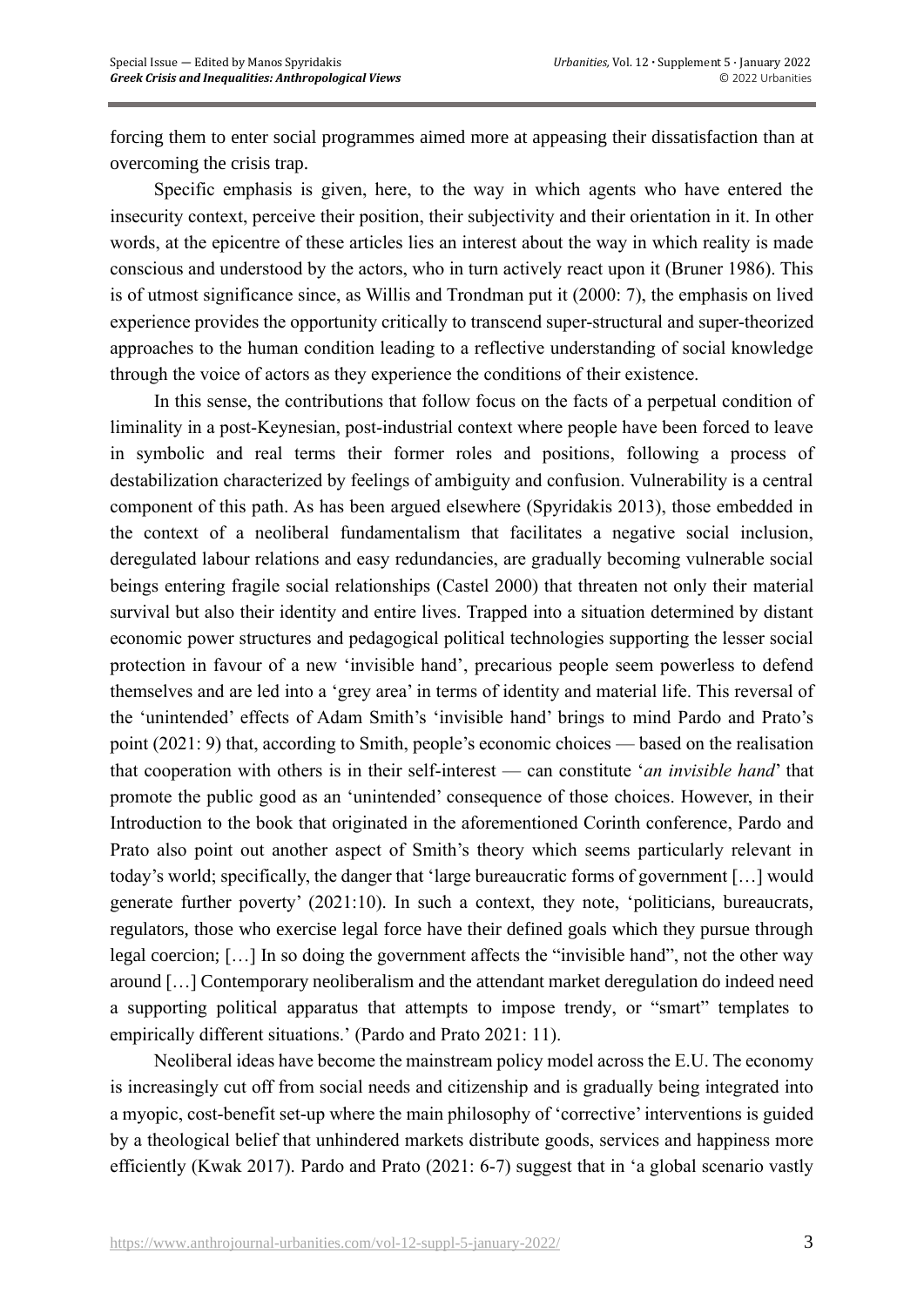marred by the gap between citizens and governance' it has become particularly relevant and urgent to address empirically the diverse forms of 'inequalities, their production and entrenchment, and the legislative and executive performances that go with them', asking what 'necessary (Lukes 1991: 31-32) balance between ideological interventionism and indiscriminate liberalism' (Pardo and Prato 2021:7) could be achieved for the benefit of society. Precarious entities are not only placed in the middle of the complex relationship between the local and the global but are also experience the catastrophic effects associated with structural adjustment programmes and restrictions on public spending. From an anthropological point of view, the work of Paul Durrenberger and Judith Martí (2006: 12-16) showed the negative burdens that the philosophy of this model has placed on the underprivileged's backs. Following this line of argument, the ethnographies in this Special Issue show that agents have been deprived of alternatives that could 're-insert' them in society, ironically recalling similar 'interventions' in eighteenth century England in the form of Enclosure Acts.

Being that as it may, this condition needs to be read against the awkward relationship between dominant political decisions and the management by those affected by them, which depends on the gradual revision and rearrangement of both social rights and the notion of citizenship. In this view, it is important to keep in mind that citizenship takes place in a context where, as Pardo and Prato aptly noted (2010: 12-18), people experience the structural transformations of power and welfare state in the western world. This process influences national public policies aiming at implementing and reproducing specific ideological visions for the world through their decisions. For Comaroff and Comaroff (2000: 302), this situation stems from a global process of de-nationalization and internationalization of production, which: 1) undermines the ability of states to maintain their economic systems, rendering obsolete wages and their negotiation; 2) undermines domestic production by encouraging the reduction of labour costs through the flexibility of labour relations and the recruitment of cheap labour; 3) broadens the gap between poor and prosperous regions; and 4) pushes workers to compete with each other in a context of minimal protection. At the same time, the state is gradually losing its power by becoming involved in a contradictory situation. On the one hand, it must support and protect the logic of the market on which it depends; on the other hand, it must prove that it shields democracy by protecting the principles of equality and participation in the democratic process. However, this seems to be both a difficult equation and the main reason for the exercise of smart social regulations through the art of governing precarious bodies (Shore and Wright 1997). Recent anthropological reflection on state sovereignty and the 'dangers of processes that make the nation-state a secondary player under outside forces' (Pardo and Prato 2010: 3) recognizes that in the European context 'this problematic is complicated by national political establishments' implementing ever-increasing casuistic regulation in the context of a bureaucratically-minded EU centralizing strategy.' (Pardo and Prato 2010: 3; see also Prato 2010: 133 n.2 and 141).

Yet, this picture is not totally black. As the ethnographic material on the Greek crisis suggests, agents strive to expand the scope of their action in order to improve their position.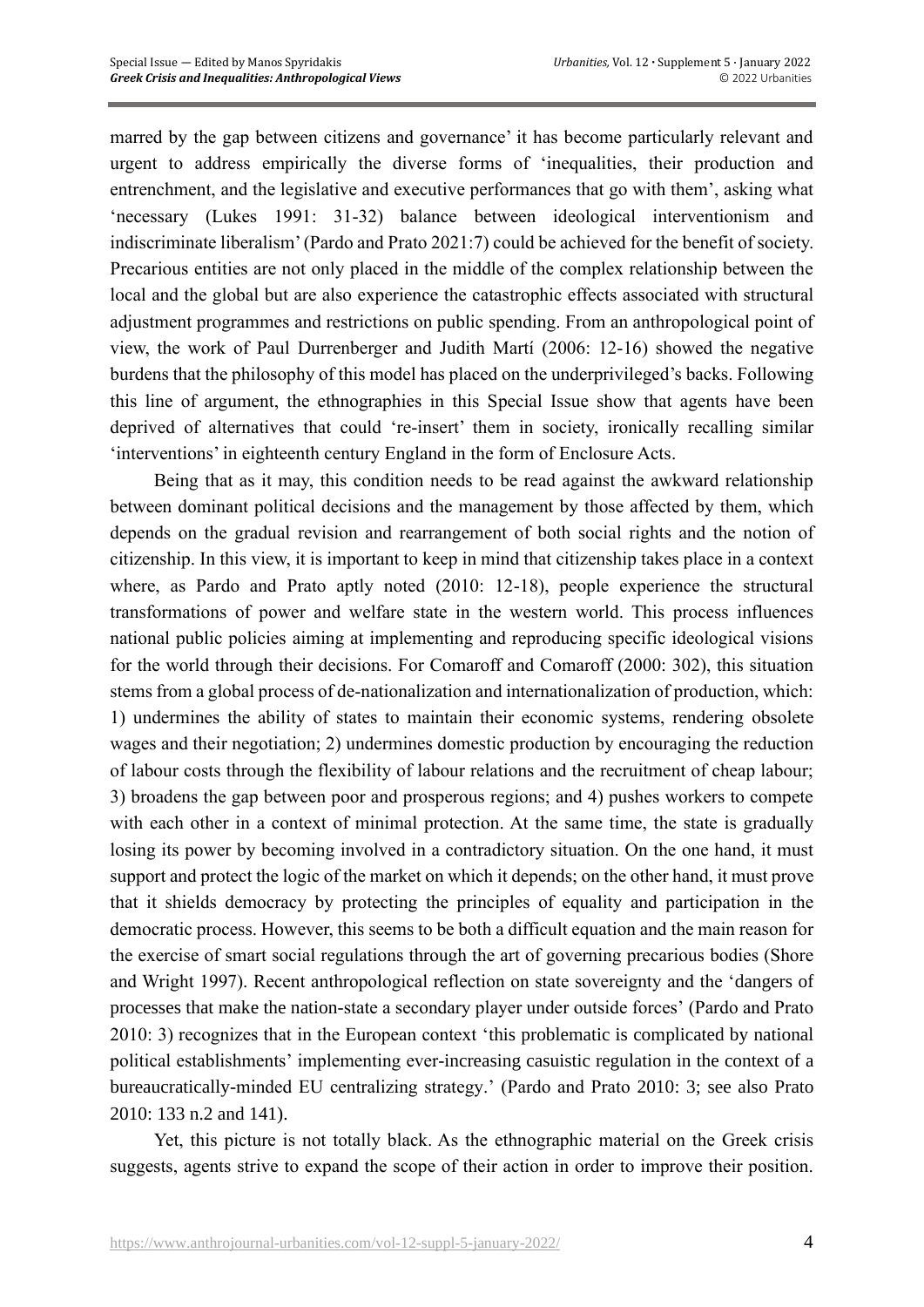Hence, the articles converge to capture people's actions in 'managing their existence' — in the sense originally defined by Pardo (1996) — in a very anti-social context. Pardo's analysis of 'the relationship between objective conditions of restriction and inequality and actors' ability to negotiate these conditions' (1996: 18) has shown how people's 'modes of behaviour and thought draws on *strong continuous interaction* between tangible aspects of existence and symbolic, moral and spiritual aspects', arguing that 'this interaction marks people's ability to explain their own lives, negotiate "risky" choices […], and construct a sense of fulfilment and self-worth.' (1966: 11). This concept lies at the heart of anthropological scrutiny, taking into account that people are not structurally defined puppets but entities with ideas, dreams and actions orientations.

In this light, Theodoros Fouskas and George Koulierakis' focus on the social discourse on the repercussions of migration in Greek society in an attempt to demystify negative perceptions, stereotypes and myths regarding immigrants, asylum seekers and refugees in urban localities. The perceptions of, and practices towards, migrants and refugees in Greece have been characterized by a strong contradiction. On the one hand, as in other European countries, the social discourse on solidarity, support and humanitarianism is widespread; on the other hand, often described as 'scruffy and dirty', migrants and refugees have often been seen as 'unwanted individuals or a threat', as a 'health time-bomb', 'criminals', 'dangerous', 'terrorists' individuals who 'alter the homogeneity of the host country', who are 'uneducated, uncultured not wanting to attend schools', who 'take the jobs of native-born workers', who are 'responsible for the downgrading of various urban areas'. The social discourse in Europe and Greece ignores the role and contributions of third country nationals to the advancement of the receiving societies. In addition, the literature focuses almost exclusively on the social effects of migration in receiving countries and societies, disregarding the repercussions of migration on the migrant and the refugee.

Konstantina Bada examines the social dimensions of the museum as a cultural institution. In the context of modern cities and of major social inequalities and exclusions, her article considers the extent to which museums can contribute to building democratic and progressive societies. Indeed, numerous museums either make promises of, or directly engage in, practices that promote respect for diversity, equality, accessibility and the idea of social inclusion. In this, they appear to contradict the rationale that develops cities as places dedicated to the exclusive cultivation of relations of power, inequality and social exclusion. At the same time, the tendency towards the commercialization of museum collections and activities, as well as the growth of the cultural economy, are becoming increasingly visible. This results in the exclusion of many social groups from access to and participation in museum activities. It is, however worth noting that a new tendency is emerging, coming from people who experience social exclusion, inequality and marginalization (the homeless, the immigrants and the poor). This tendency is about developing 'alternative museum sites', hangouts and projects where material items, experiences and oral testimonies are gathered and exhibited. Taken together, these activities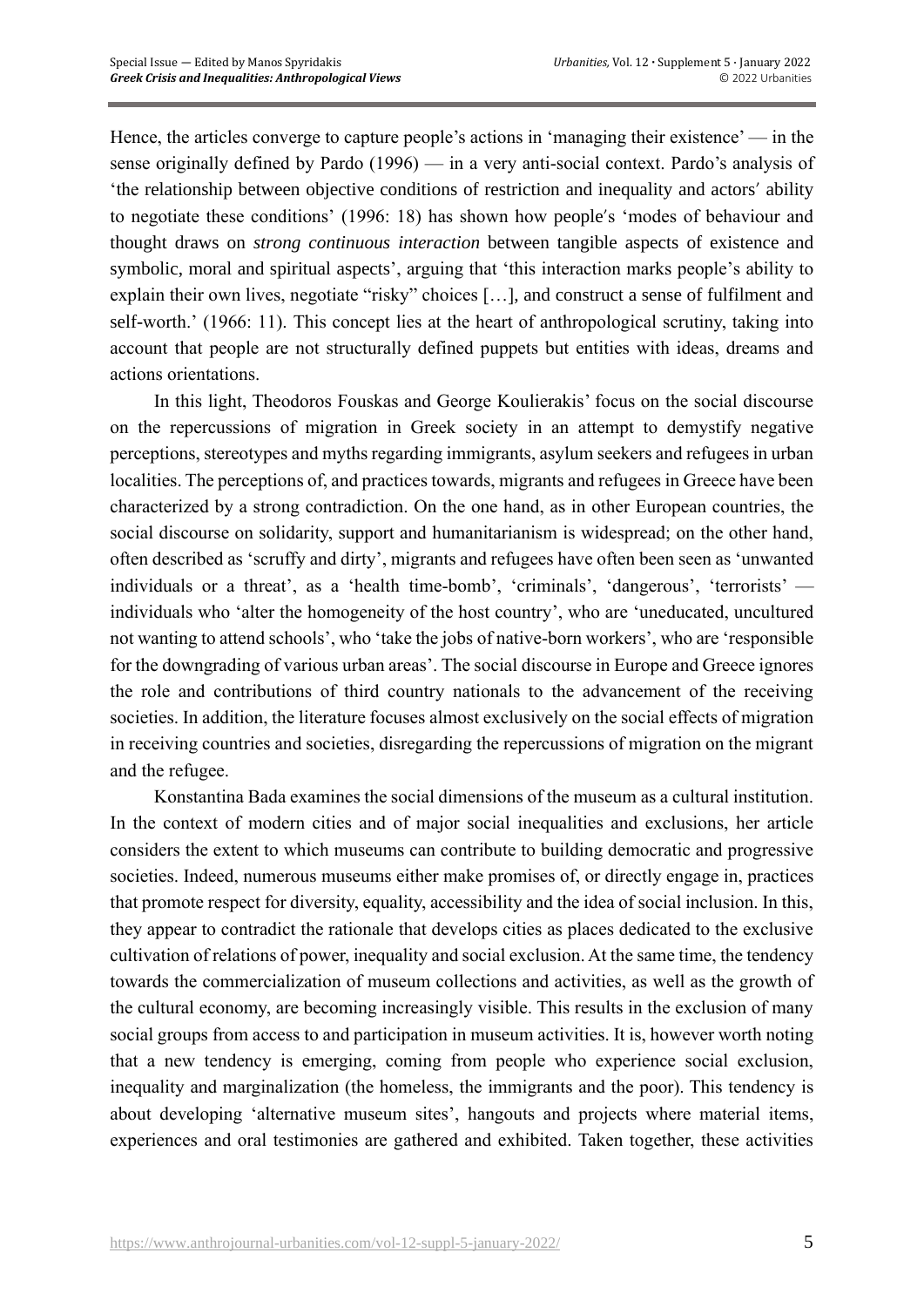cultivate a feeling of belonging and community, particularly in multi-ethnic and economically marginalized regions.

Georgios Kouzas' contribution is about women street vendors working in the centre of Athens, where they sell products, usually of their own production, like food or crafts, including aprons, socks and knitted sweaters. Most of these street vendors are in a borderline state, as they lack a formal trader license. This is why they either sell their products alone on street corners, so that they can run away if needed, or at the 'fringes' of street markets, including the central market in Athens, so that their presence does not 'bother' licensed traders. Kouzas focuses, a) on the problems with which women street vendors deal daily, selling products 'informally'; b) on their strategies; and c) on the significance of their gender in this context.

Panayiotis Gouveris addresses the ways by which divorced parents manage their children's health. He looks at examples of high-conflict divorces in the context of the current debt crisis in Greece. He concludes with a description of medical child abuse: parents who neglect the real needs of their children in order to acquire or maintain parental authority. At the same time, Gouveris describes the inability of the Greek courts to accept a model of joint custody that would eliminate gender and family inequalities.

Maria Panteleou suggests that the labour and economic precarity that plagues the majority of migrants in the modern globalized world should be seen in the light of past cultural strategies. She argues that the strategies that migrants have employed in order to face similar challenges during their initial movement in countries of destination should be examined in conjunction with current strategies. This approach highlights the continuities and the transformations in the ways of responding to diverse 'crises'. The case study of Albanian migrants who work 'seasonally' in Corinth and live in the wider region of Corinth shows how they handle their social networks. They currently shun the Albanian social networks that have helped them to find a job in Greece in the 1990s because they see them as potential competitors. They still use the logic of networking in relationships but now they engage with Greek regional employers using the connections that they have developed among these employers. The latter activate their own network of 'acquaintances' with other employers, thus allowing Albanian migrants to work in a variety of spatial contexts. So, migrants face modern economic and labour challenges by transforming their own cultural strategies.

Giorgos Bithymitris and Orestis Papadopoulos address liminality in the making, as manifested by traineeships in the Greek tourism sector. Drawing on a body of ethnographic material collected between 2016 and 2017, they examine the experiences of young trainees in tourism-related enterprises in a national context of mild economic recovery. Their primary focus is on the impact of the selected training scheme on the trainees' self-image and their perceptions of work, occupation and careers in the tourism sector, the so-called heavy industry of the Greek economy. Their findings suggest that instead of enjoying a meaningful and inspiring career path, the actors learn to live in and in-between transient states for long periods of time as they prepare to navigate a deregulated labour market. Through the lens of liminality, they aim to develop a complex understanding of the unsettling and disruptive condition that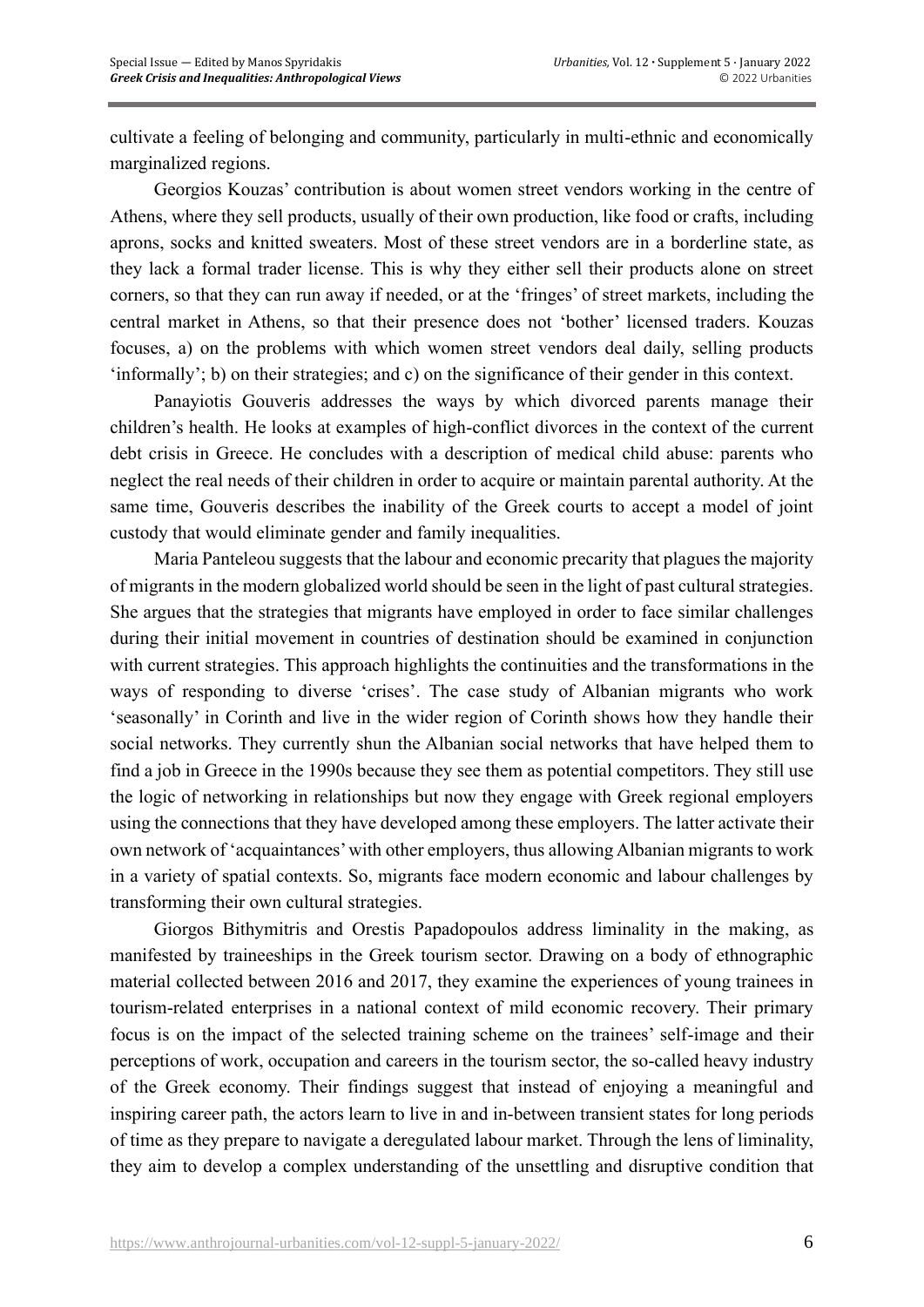pertains to the threshold position of informants, to the transient spatial-temporal characteristics of Continuing Education and to aspects of the transformations and transitions that have shaken Greek society and economy during the last decade.

Dimitris Yannakopoulos's article is about the rural area of Agrinio in western Greece, where monuments and infrastructures reveal the deep connection between land, people and the cultivation of tobacco. Although this cultivation has decreased since 2006, the uncertainty brought about by the economic crisis has now led people to turn, once again, to tobacco. Based on traditional economic practices, many tobacco-farmers sell their product by-passing both state intervention — that is, avoiding taxes — and the middlemen, who usually benefit the most. Using family ties, they produce and create networks through which they sell great amounts of raw tobacco maximizing profit. Field research conducted from 2015 to 2017 indicates that these people take advantage of a large culturally and socially informed consensus in the region regarding informality. Gaps between legality and legitimacy appear as a consequence of the absence of the state as a regulatory agency. The result is a livelihood based on the revalidation of old practices and the production of new local views of legitimacy, morality and value.

Finally, Maria Drakaki et al. address the hot issue of NEETs in the context of EU and of Greece especially. The paper initially focuses on the definitional issues and the theoretical insights concerning the socially vulnerable group of NEETs and the potential parameters of ending up a NEET. Further, the paper aims at bringing to the fore the regional dimension of the issue and focusing on the relation between youth unemployment and NEET rates. Additionally, based on a recent EEA-funded large-scale Project entitled "NEETs2", it proceeds to the analysis of some of the key quantitative and qualitative findings regarding the impact of the multiparametric economic recession on NEETs' and, in general, Youth's employability and life course in Greece, including evidence-based insights on their survival strategies and public trust.

## **References**

Amin, S. 2013. *The Implosion of Contemporary Capitalism.* New York: Monthly Review Press.

- Bruner, E. M. 1986. Experience and its Expressions. In V. Turner and E. Bruner (eds), *The Anthropology of Experience.* Urbana and Chicago: University of Illinois Press.
- Castel, R. 2000. The Roads to Disaffiliation: Insecure Work and Vulnerable Relationships. *International Journal of Urban and Regional Research*, 24 (3): 519-535.
- Comaroff, J. and Comaroff, J. L. 2000. Millennial Capitalism: First Thoughts on a Second Coming. *Public Culture*, 12 (2): 291-343.
- Durrenberger, P. E. and Martí, J. 2006. Introduction. In E. P. Durrenberger and J. Martí (eds), *Labor in Cross-Cultural Perspective*. New York: Altamira Press.
- Kwak, J. 2017. *Economism. Bad Economics and the Rise of Inequality*. New York: Pantheon Books.
- Lukes, S. 1991. Moral Conflict and Politics. Oxford: Clarendon Press.